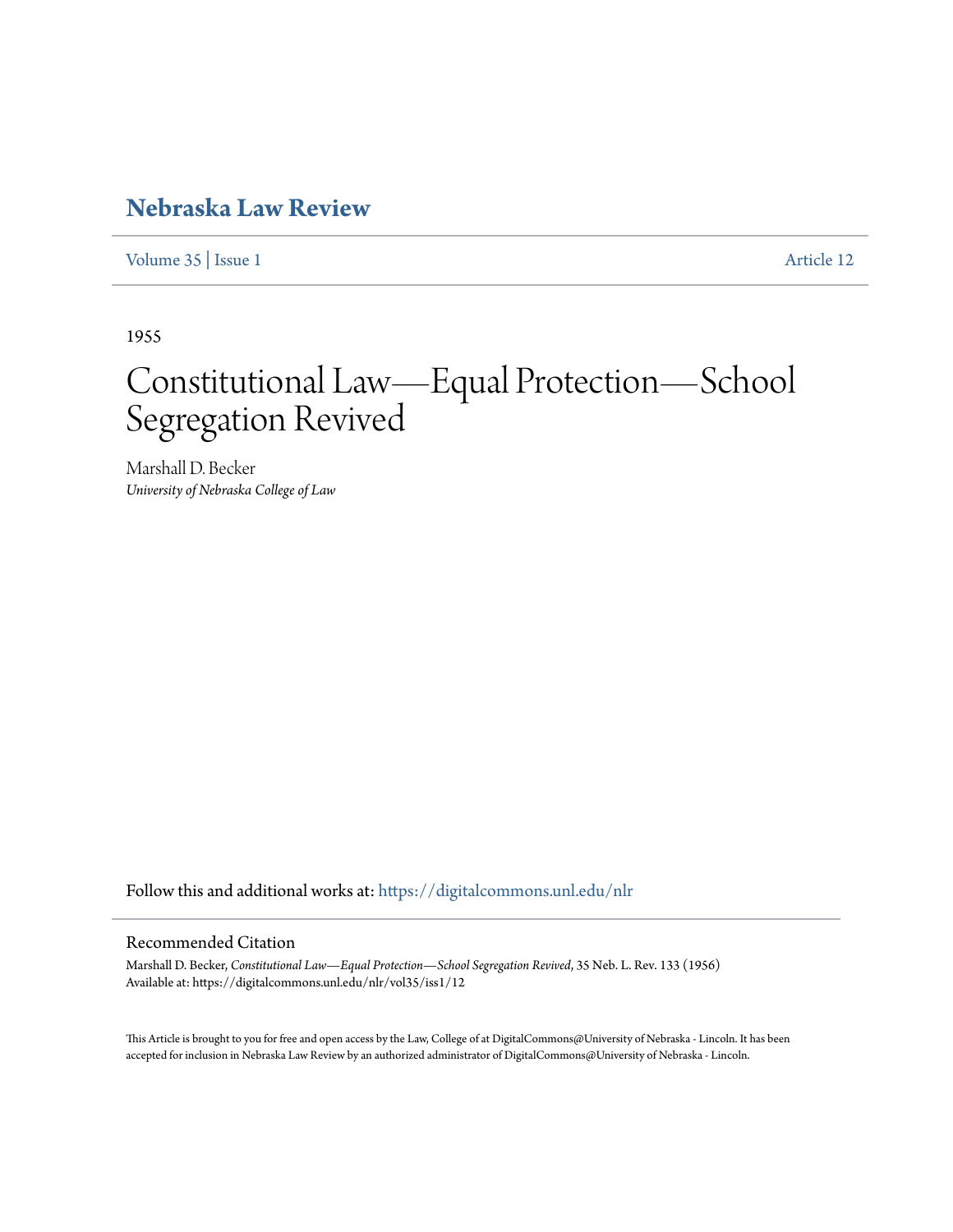*CASENOTES* 133

#### **CONSTITUTIONAL LAW-EQUAL PROTECTION-SCHOOL SEGREGATION REVIVED**

Plaintiffs brought suit for themselves and all other taxpayers in Wagoner County, Oklahoma, to enjoin the Board of County Commissioners from delivering to purchasers school bonds which were voted for the acquisition, maintenance, and repair

10 Flies v. Fox Bros. Buick Co., 196 Wis. 196, 218 N.W. 855, 60 A.L.R. 357 (1928); see Annot., 60 A.L.R. 371 (1929).

llRestatement, Torts§ 385 (1934).

12Allen, Learned and Unlearned Reason, 36 Jurid. Rev. 254, 263 (1924); Prosser, Torts§§ 37, 241 (1st ed. 1941).

13 38 Am. Jur., Negligence§§ 317-319 (1941).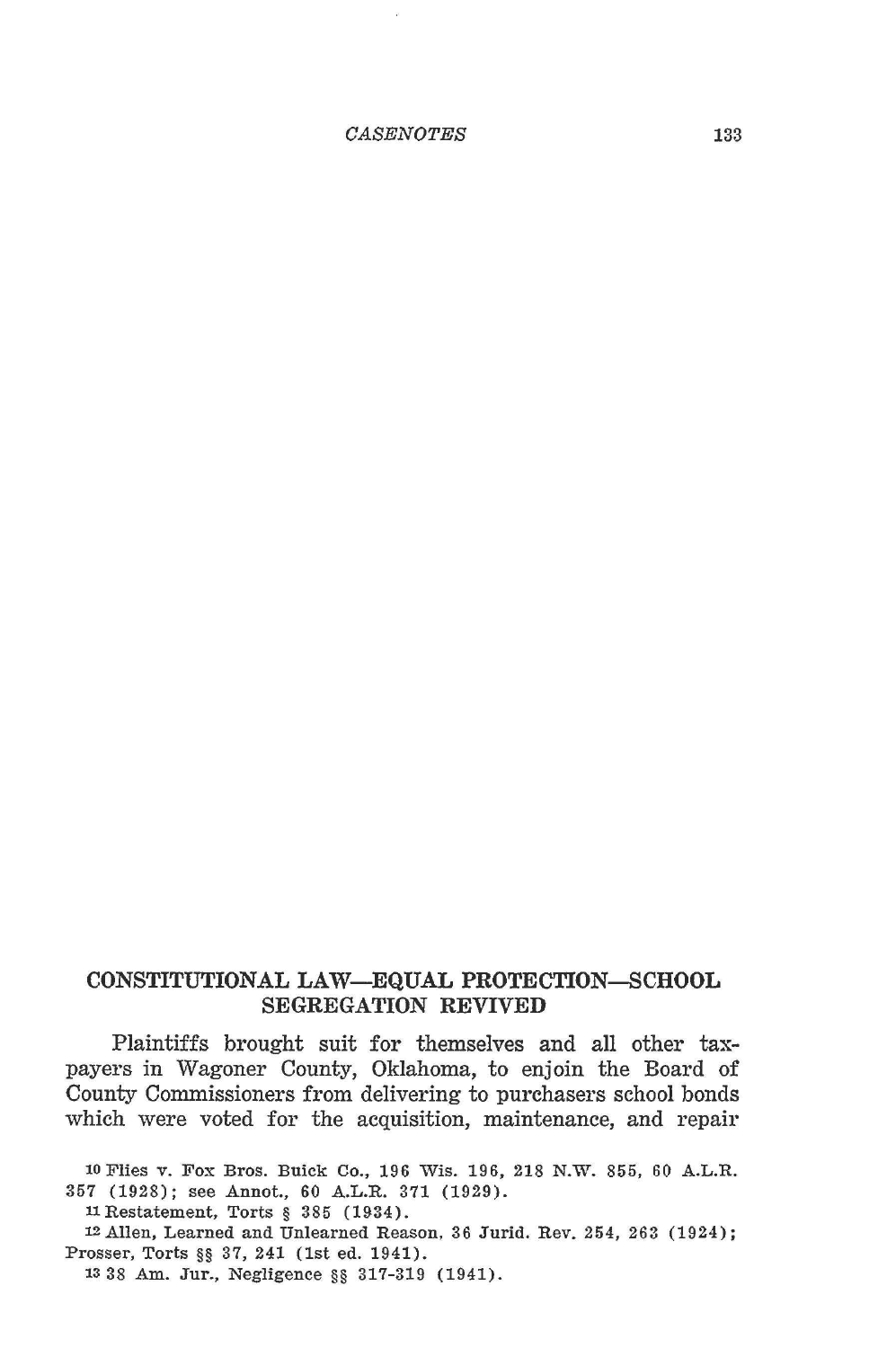of segregated schools. The lower court ruled that the recent decision of the United States Supreme Court *in Brown v. Board of Education of Topeka*1 which nullified statutes providing for segregation of races in schools did not negate other statutes<sup>2</sup> providing for the acquisition, maintenance, and repair of separate schools under a segregated system, and that such an acquisition was legal. Plaintiffs appealed to the Supreme Court of Oklahoma. *Held:*  affirmed.3

This case is one of the first examples of a successful attempt by a state to circumvent the decision against segregation.

The plaintiffs alleged that the bond issue was illegal as repugnant to the Fifth and Fourteenth Amendments of the Federal Constitution.4

An early decision established the "public purpose" doctrine relating to bond issues.5 This doctrine prohibits municipal taxation for purposes not primarily beneficial to the community *as a whole.°* For the same reason, bonds cannot be issued for purposes which would not support valid tax assessments, the theory being that bonds, when issued, are merely an anticipation of the taxes needed to pay them.7 Thus, under the recent Supreme Court decisions, it would seem that public taxes for the support of segregated schools would be unconstitutional.

The Oklahoma court based its decision on the grounds that the statutes under which the bonds were issued provide for the maintenance of the public school system. The fact that schools thus maintained will be segregated was purported to have no bearing on the issue.<sup>§</sup> Thus, the legal fiction of accomplishing by indirection what' cannot be done directly was successfully employed.

<sup>1</sup>347 u.s. 483 (1954).

:l Okla. Stat. tit: 7'0; §§ 15-7 to 15-13 (1951).

<sup>3</sup> Matlock *v.* Board of County Comm'rs, 281 P.2d 169 (Okla. 1955).

4Bolling v. Sharpe, 347 U.S. 497 (1954), held that segregation in public schools is a deprivation of liberty in violation of the due process clause of the Fifth Amendment. Brown v. Board of Education of Topeka, 347 U.S. 483 (1954), held that segregation deprived the plaintiffs and others similarly situated of the equal protection of the laws as guaranteed by the Fourteenth Amendment.

&Sharpless v. Mayor of Philadelphia, 21 Pa. 147, 168-169, 174 (1853) (upholding the investment of municipal funds in the bonds of a privately owned railroad).

o People ex rel. Detroit & Howell R.R. *v.* Salem, 20 Mich. 452, 474- 494 (1870); see Lowell *v.* Boston, 111 Mass. 454 (1873).

7 City of Clearwater v. State, 108 Fla. 623, 147 So. 459, 460 (1933). ~Matlock *v.* Board of County Comm'rs, 281 P.2d 169, 171 (Okla. 1955).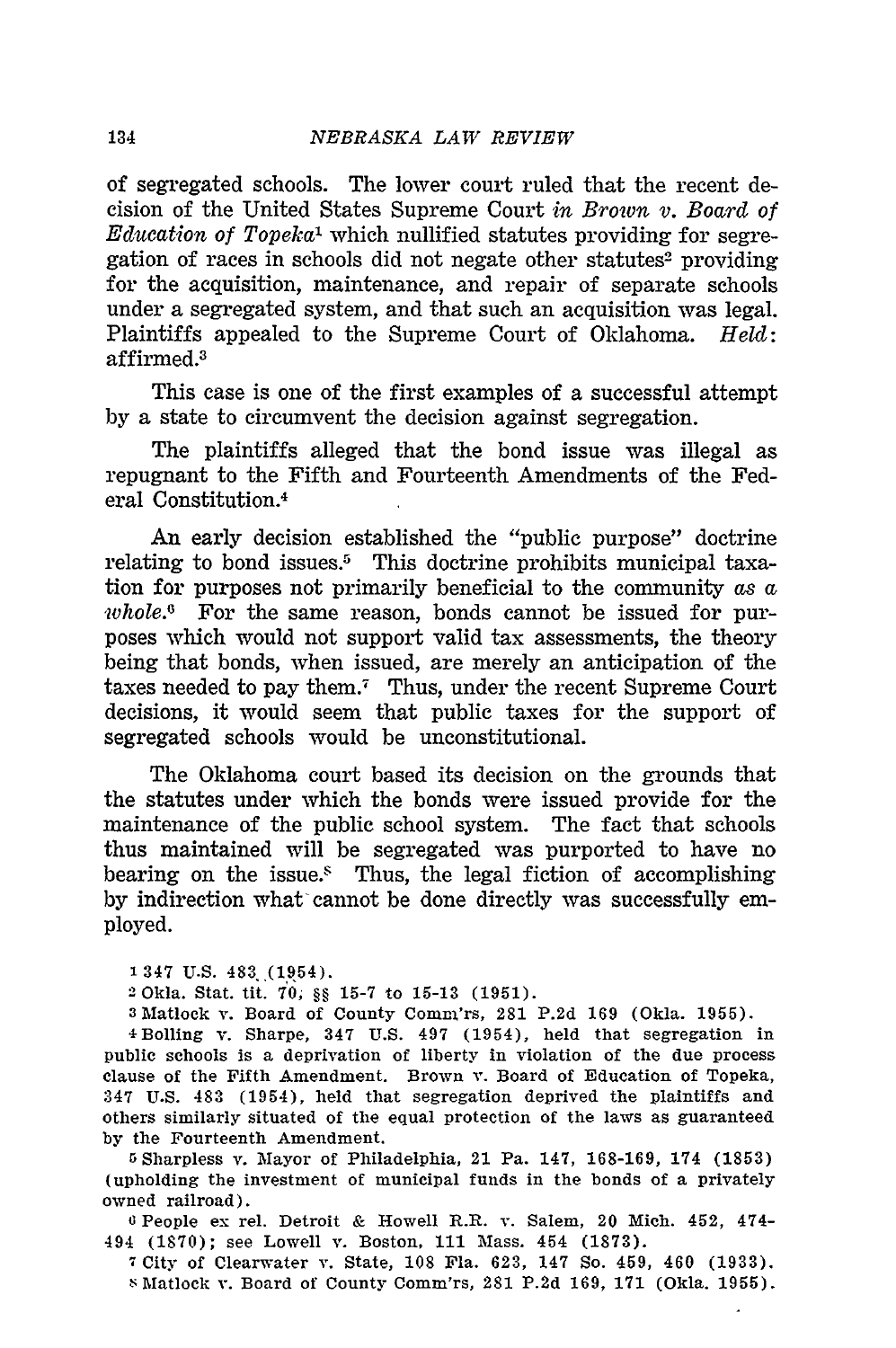#### *CASENOTES* 135

It is submitted that if the acquisition of new school grounds was to provide for the ever increasing number of school children, and with the full intent of integrating all schools as soon as practicable, the bond issue would be for a valid purpose. The period of transition to desegregated schools should not require the school systems to remain static.

However, in the light of strong southern feeling against the Supreme Court decision, especially as evidenced by recent cases involving similar problems, it does not seem that such an intention can be assumed.

A Florida court upheld the validity of a bond issue for the purpose of building segregated schools and stated that the *Brown*  decision was a great mistake and that the state legislature should determine whether the doctrine of "separate but equal" has a place in the field of public education.<sup>9</sup> In addition, Negroes have been denied their right to attend integrated public schools on the ground that the Supreme Court's decision does not require *immediate* desegregation of schools.<sup>10</sup> Thus, the Oklahoma court has joined a general southern refusal to carry out promptly the mandate of the Supreme Court.

Any action by a state intended to prolong segregation, or at least to postpone desegregation, is clearly inconsistent with the mandate of the Supreme Court. This was unequivocally established in May, 1955, by a supplemental decision to the first *Brown*  case.11 The Court stated that Negroes should be admitted "as soon as practicable," that school authorities must "act in good faith" and make a "prompt and reasonable start" toward desegregation, that Negroes should be admitted on a nondiscriminatory basis "with all deliberate speed," and that only in extremely difficult cases will an extension of time be granted.

In compliance with this clear statement of intent, a recent Virginia case held that taxpayers could enjoin the issuance of bonds which were to finance segregated schools, stating that in the future the state can operate only nonsegregated schools.<sup>12</sup>

It is submitted that if the present decision is not reversed,

<sup>9</sup> Board of Public Instruction v. State, 75 So.2d 832 (Fla. 1954). 10 Steiner v. Simmons, 111 A.2d 574 (Del. 1955); reversing decision

in 108 A.2d 173 (Del. 1954).

11 Brown v. Board of Education of Topeka, 349 U.S. 295 (1955).

12 Shelton v. County School Bd. of Hanover, 23 U.S.L. Week 2630 (June *2,* 1955).